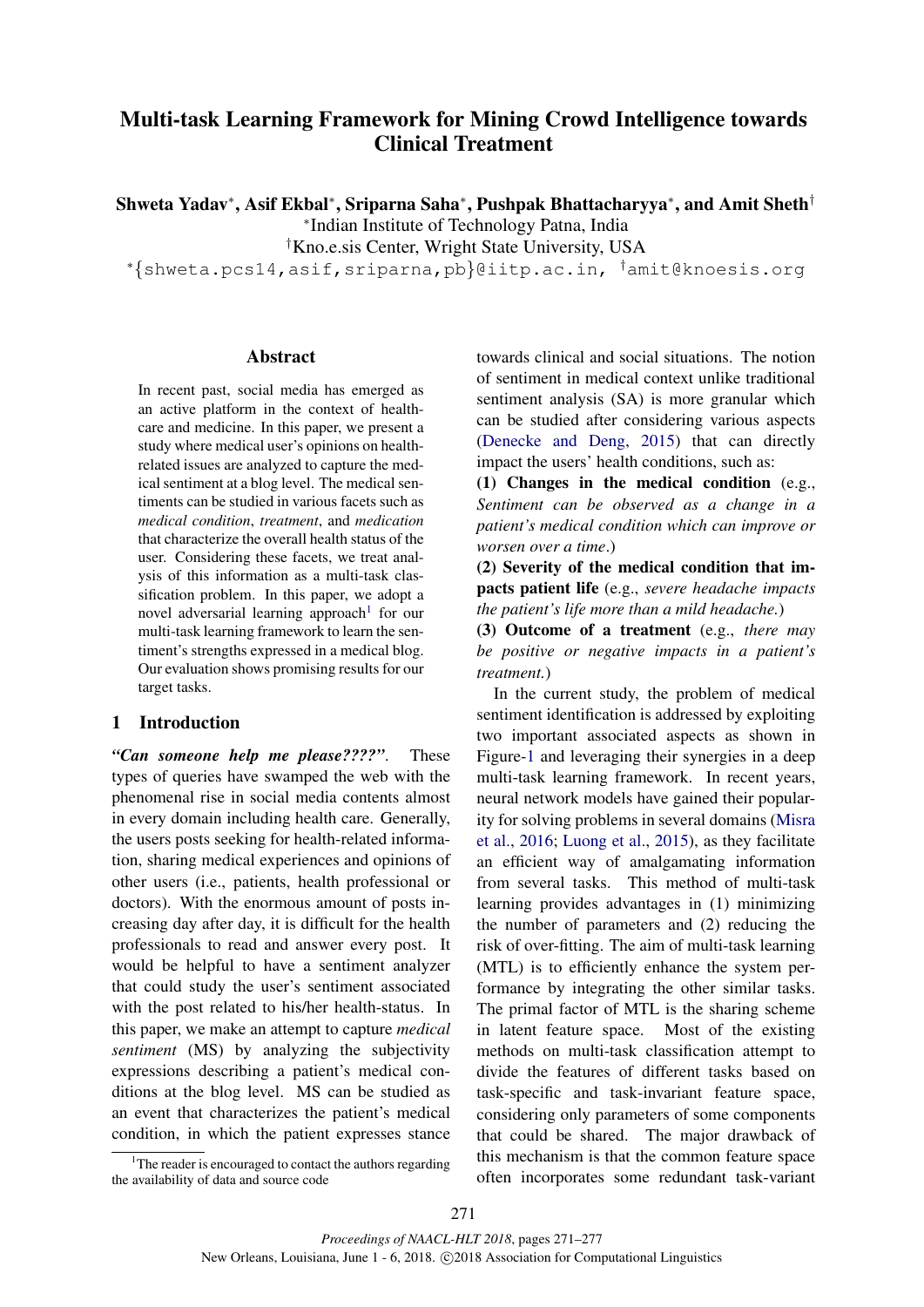| Task1: Medical Condition                                                                                                                                                                                          |                    |                                                                                                                                     | <b>Task2: Medication</b>                                                                                                                                                           |                                     |                                                                                                                            |  |
|-------------------------------------------------------------------------------------------------------------------------------------------------------------------------------------------------------------------|--------------------|-------------------------------------------------------------------------------------------------------------------------------------|------------------------------------------------------------------------------------------------------------------------------------------------------------------------------------|-------------------------------------|----------------------------------------------------------------------------------------------------------------------------|--|
| <b>Medical Blog-text</b>                                                                                                                                                                                          | Label              | <b>Description</b>                                                                                                                  | <b>Medical Blog-text</b>                                                                                                                                                           | Label                               | <b>Description</b>                                                                                                         |  |
| "I felt an incredible surge of<br>unsteadiness"                                                                                                                                                                   | <b>Exist</b>       | User shares the symptoms<br>(negative sentiment) of any<br>medical problem.                                                         | "Hi been on Sertaline now for<br>abut 4 weeks. My mood has<br>definitely improved"                                                                                                 | <b>Effective</b>                    | User shares<br>the<br>positive<br>sentiment in the<br>form of<br>usefulness of the treatment.                              |  |
| "Previously I have taken flixonase  <br>which has aiven no long term<br>relief 10 days ago I went back to<br>the<br>was given<br>doctor and<br>Betnesol. This has <b>immediately</b><br>relieved me all symptoms" | Recover            | User shares the recovering<br>status (positive sentiment)<br>from the previous medical<br>problems.                                 | "Had anxiety for few months on<br>2mg diazapam. Nothing seems to<br>help been in bed for two days<br>cant sleep waking at 345 am"                                                  | Ineffective                         | effect<br>-of<br>The<br>the<br>no<br>treatment is reported in the<br>user narration.                                       |  |
| "I recently started lexapro 3 days,<br>Im absolutely lost I feel weak and<br>shaky everyday and cant eat<br>right I dont sleep normal. Ill die<br>young and thecause will be<br>cardiac arrest"                   | <b>Deteriorate</b> | User describes its medical<br>condition to<br>be worsen<br>(negative sentiment) over<br>medical<br>the<br>of.<br>span<br>treatment. | "Day 6 that I have taken my<br>citalopram. Anxiety is down, but<br>now Im starting to feel more and<br>more off Random high chest<br>pains Plus feeling a bit foggy and<br>spacey" | <b>Serious</b><br>Adverse<br>Effect | shares the <b>negative</b><br>User<br>opinion<br>the<br>towards<br>treatment mainly in the form<br>of adverse drug effect. |  |

Figure 1: Exemplar description of medical blog-text from two different medical aspects (medical condition and medication). The texts in bold indicates the sentiment word.

features, while certain common features could also lie in the task specific feature space, leading to feature redundancy.

Adversarial learning (Goodfellow et al., 2014) is the process of learning a model to correctly classify both unmodified data and adversarial data through the regularization method. It can be used to combat this issue by ensuring the mutual representation between the task that could inherently disjoint task-specific and task-invariant feature space. This helps in eliminating redundant features from the feature space.

Motivated by the success of adversarial learning in several classification tasks (Miyato et al., 2016; Ge et al., 2017), we adopt the adversarial multi-learning framework to capture the MS in various medical aspects.

Contribution: (i) a description of the medicalsentiment classification task by mining medical blogs using users sentiments towards medical condition and medication, and (ii) a method for analysis of medical sentiments over various aspects by exploiting the multi-task adversarial training framework which enables multiple aspects of MS tasks to be jointly trained.

## 2 Related Works

In the recent past, there has been a significant growth in the studies to analyze the sentiment of users in a healthcare/medical domain. The study conducted by Denecke and Deng (2015) provides the quantitative assessment of sentiment across the clinical narrative and social media sources. Towards this, they created a domain-specific corpus from MIMIC II database containing clinical documents (nurse letters, radiology reports, and discharge summaries). They also studied users self reported drug reviews on blogs (WebMD, DrugRating) to asses the possible medical sentiments. Majority of the current research in medical sentiment analysis are focused on understanding the mental health disorder, mainly depression. Several shared tasks (Losada et al., 2017; Hollingshead et al., 2017) have also been organized to study the patient health-related opinions on social media. The challenge defined in Milne et al. (2016) aims to automatically classify the user posts from an online mental health forum into four different categories (crisis/red/amber/green) according to how urgently the post needs the attention.

Shickel et al. (2016) introduced the notion of applying sentiment analysis to the mental health domain by defining new polarity classification scheme. They split the traditional 'neutral' class into both a dual polarity sentiment (both positive and negative) and a 'neither positive nor negative' sentiment class. Some of the other prominent works in the opinion mining in medical setting, includes studies by (Bobicev et al., 2012; Sokolova and Bobicev, 2011; Ali et al., 2013).

In the study conducted by (Pestian et al., 2012), authors analyzed the emotions and sentiment of suicide notes. The other study in medical sentiment analysis includes the work of Bobicev et al. (2014), where they analyzed sequences of sentiments (encouragement, gratitude, confusion, facts, and endorsement) in In Vitro Fertilization (IVF) medical forum.

In terms of methods, majority of the work utilizes machine learning technique (SVM, naive Bayes, logistic regression) by exploiting features such as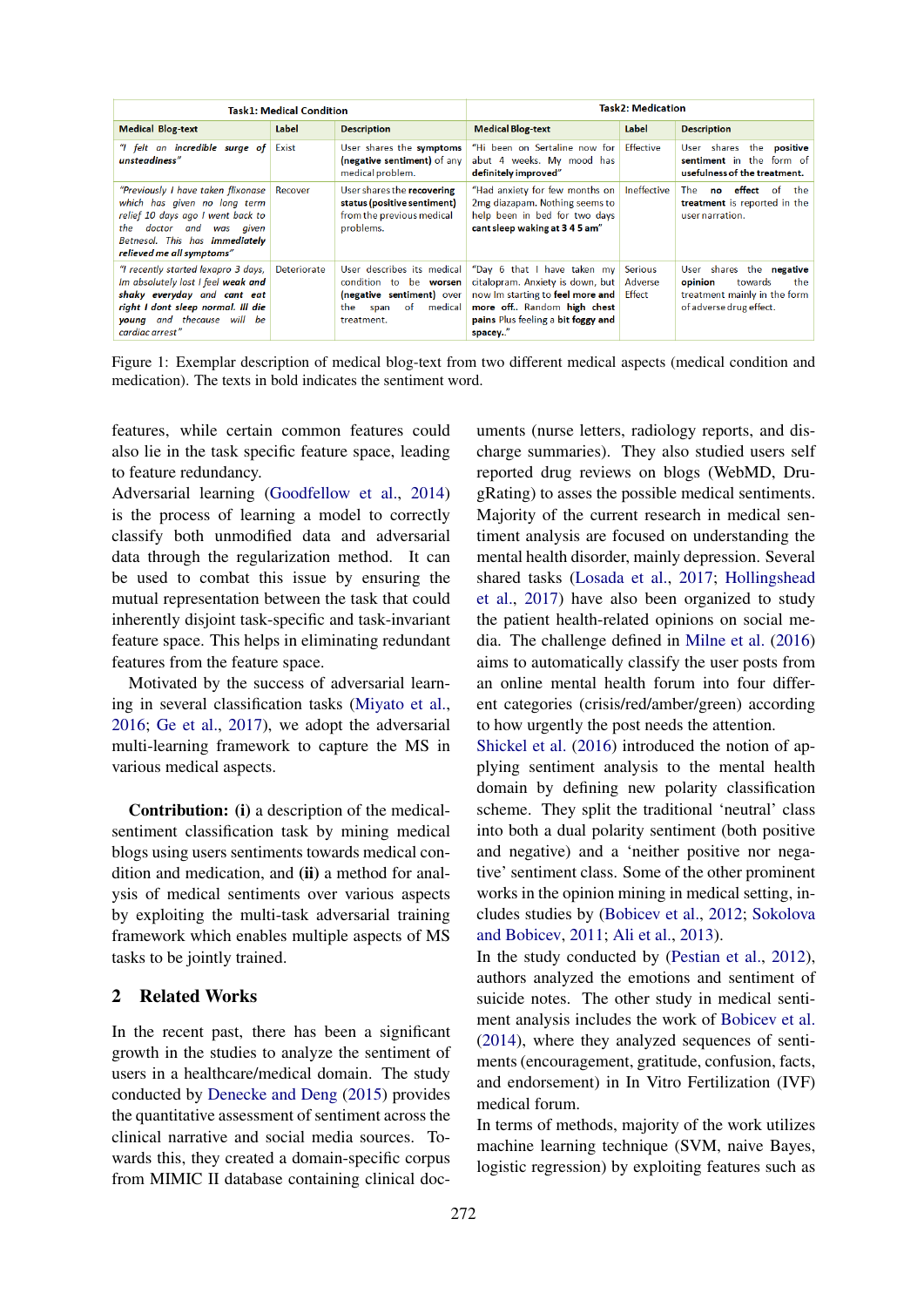

Figure 2: Architecture of proposed methodology

bigram, trigram, parts of speech. Also, there has been predominant use of general sentiment lexicon, however their analysis shows that it does not help in capturing the medical sentiment. More domain specific knowledge is also embedded using medical knowledge graph such as UMLS to identify the medical condition and treatment (Sokolova et al., 2013).

# 3 Overview of the proposed model

We formulate the MS analysis problem as a multitask classification problem.

Problem Statement: Let us assume that a blogtext P consisting of k sentences i.e.,  $P =$  $\{s_1, s_2 \dots s_k\}$  and the set of tasks,  $T = \{t_1, t_2\}$ be given. Let the data set of task  $t \in T$  be  $\mathscr{D}_t = \{(x_t^n, y_t^n) : n = 1...N_t\}$ , where  $x_t^n$  denotes a blog-text  $P$  with the corresponding label  $y_t^n$  from a task t having  $N_t$  instances. The task is to predict  $\bar{y}_t$  such that  $\bar{y}_t = \operatorname{argmax}_{y_t} \{p(y_t|x_t)\}.$ 

We clearly illustrate the two tasks related to MS identification in Figure-1.

In this section, we present an overview of the proposed model for multi-task medical sentiment classification. We use the bi-directional gated recurrent units (Bi-GRU) (Chung et al., 2014) to encode the blog-text as it is computationally cheaper than long short term memory (LSTM) (Hochreiter and Schmidhuber, 1997). The updates for Bi-GRU units can be computed by

$$
h_t = BiGRU(h_{t-1}, x_t)
$$
 (1)

where,  $h_t$  and  $h_{t-1}$  are the hidden units at time t and  $(t-1)$ , respectively.  $x_t$  is the input at time t.

#### 3.1 Classification of Medical Blog

Let us assume that a blog-text  $P$  having  $k$  sentences and word sequence  $w = \{w_1, w_2, \dots w_l\}$ be given. The embedding layer is used to find out the vector representation  $x_i \in \mathcal{R}^{d \times V}$  from a d dimensional pre-trained word embedding of vocabulary V. Each word  $w_i \in w$  will be represented by its respective word embedding  $x_i$ . The hidden units  $h_l$  learned at the last time step (*l*) of sequence are considered as the encoding of the medical blog,  $P$ . The representations  $h_l$  generated from the Eq 1 are fed to a fully connected softmax layer to generate the probability distribution over the given classes.

$$
\bar{y} = softmax(h_l^T W + z)
$$
 (2)

Here,  $W$  and  $z$  are weight matrix and bias vector, respectively. The term  $\bar{y}$  denotes the predicted probability distribution.

Loss Function: Cross entropy is used to define the loss function. Given a training dataset  $\mathscr{D}$  =  $\{(x^i, y^i) : i = 1...N\}$ , the network parameters are trained to minimize the cross entropy of the predicted probability distributions  $(\bar{y})$  and true probability distributions  $(y)$  over the C number of classes.

$$
\mathcal{L}(y,\bar{y}) = -\sum_{i=1}^{N} \sum_{j=1}^{C} y_i^j log(\bar{y}_i^j)
$$
 (3)

The above loss function can be extended for our problem in the following ways:

$$
\mathcal{L}_{mtask} = \lambda_1 \mathcal{L}(y_1, \bar{y}_1) + \lambda_2 \mathcal{L}(y_2, \bar{y}_2)
$$
 (4)

where  $\lambda_1$  and  $\lambda_2$  are the weight factors for the task 'Medical condition' and 'Medication', respectively.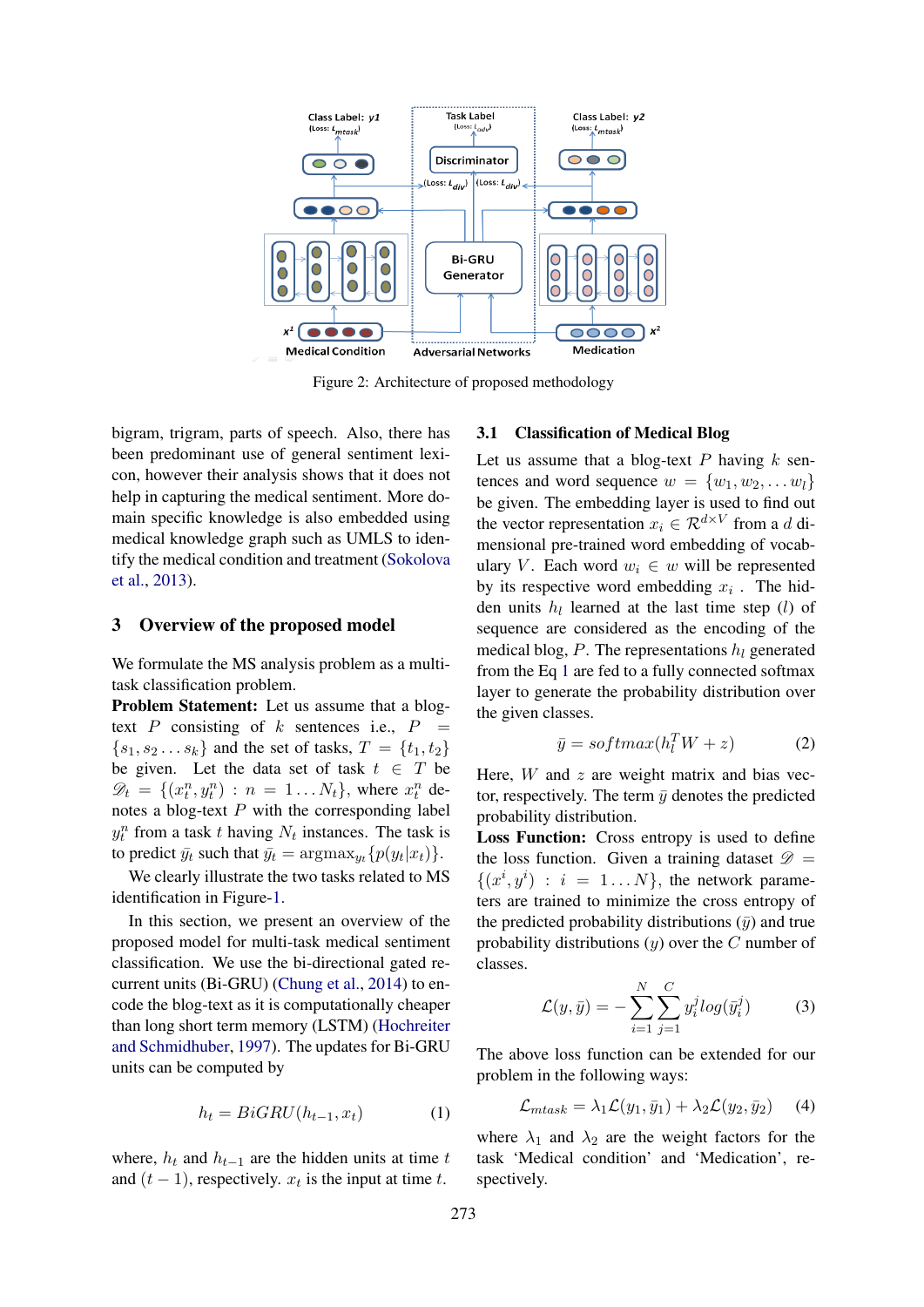| <b>Task 1: Medical Condition</b> |           |                    |                 |             |             |  |  |  |
|----------------------------------|-----------|--------------------|-----------------|-------------|-------------|--|--|--|
| Total                            | Exist     | Recover            | Deteriorate     | $Avg \# of$ | Avg $#$ of  |  |  |  |
| blog-post                        |           |                    |                 | sentences   | words       |  |  |  |
| 5188                             | 2396      | 703                | 2089            | 10          | 192         |  |  |  |
| <b>Task 2: Medication</b>        |           |                    |                 |             |             |  |  |  |
| Total                            | Effective | <b>Ineffective</b> | Serious Adverse | Avg $#$ of  | $Avg \# of$ |  |  |  |
| blog-post                        |           |                    | Effect          | sentences   | words       |  |  |  |
| 2301                             | 462       | 613                | 1.226           |             | 176         |  |  |  |

Table 1: Dataset statistics for Task 1 and Task 2

Features for multi-task learning: The multi-task learning is governed by sharing the latent features over different tasks. In the proposed neural network based model, the features are the hidden states of BiGRU at the end of sequence. Motivated by the shared-private feature sharing scheme in (Liu et al., 2017), for each task we define two feature spaces; task-specific and taskinvariant. Mathematically, for a given blog-text  $P$  of task  $t$ , we can compute its task-specific features  $h_l^t = BiGRU(h_{l-1}^t, x_l)$  and task-invariant features  $f_l^t = BiGRU(f_{l-1}^t, x_l)$ . Subsequently, the final features will be the concatenation of both features.

#### 3.2 Adversarial Training

Although the feature sharing scheme separates the features into two features spaces, but there is no guarantee that contamination will not be made. Inspired by adversarial networks, we follow the generative-discriminative strategy to avoid the contamination in features space in which a BiGRU works as generator  $(G)$  to generate task-invariant features. A discriminator model  $(D)$  is used to map the task-invariant features of a blog-text into a probability distribution. It is mainly a multilayer perceptron classifier which classifies a blog sentence into its respective tasks. The adversarial loss is used to train the model which produces task-invariant features such that a classifier cannot reliably predict the task based on these features. Similar to (Goodfellow et al., 2014; Liu et al., 2017), we use the following adversarial loss function

$$
\mathcal{L}_{adv} = \min_{G} \left( \max_{D} \left( \sum_{t=1}^{T} \sum_{i=1}^{N_t} d_i^t log[D(G(x^t))]) \right) \right)
$$
\n(5)

where  $d_i^t$  is the gold label indicating the type of the current task. Based on the recent work (Bousmalis et al., 2016; Liu et al., 2017) on shared-private latent space analysis, we introduce another divergence loss function  $\mathcal{L}_{div}$  to castigate the redundant features and encourage the task-invariant and task-specific feature extractors to encode different aspects of the inputs. The divergence loss function can be computed as  $\mathcal{L}_{div} = \sum_{t=1}^{T} ||F^{t}H^{t}||_F$ , where  $F<sup>t</sup>$  and  $H<sup>t</sup>$  are two matrices, where rows are task-invariant and task-specific features of a blogtext from a task t. The  $\Vert . \Vert_F$  denotes the Frobenius norm of the matrix. The final loss function  $\mathcal{L} = \alpha_1 \mathcal{L}_{mtask} + \alpha_2 \mathcal{L}_{adv} + \alpha_3 \mathcal{L}_{div}$  is used as underlying loss function to train the network. Here  $\alpha_1, \alpha_2$  and  $\alpha_3$  are the hyper-parameters of the networks.

## 4 Dataset and Experimental Setup

We generate a corpus<sup>2</sup> of  $7,490$  blog-text collected on four popular groups, namely *Depression, Allergy, Asthma, and Anxiety*. Out of total blog-text, 5, 188 blogs concern about the *medical conditions* and 2, 302 are classified as *medication*. We provide the detailed dataset statistics for both the task is presented in Table-1. A team of three annotators  $3$  independently annotated the user posts with three classes on both the classification strategies. The Cohen's kappa approach (Cohen, 1960) was used to measure the inter-annotator agreement. We observe high agreement ratio of 0.79 (task 1) and 0.84 (task 2) for exact matching of the class w.r.t each blog post. We have performed 5-fold cross-validation experiment on both the datasets. The pre-trained embeddings (Mikolov et al., 2013) of dimension 300 were used in the experiments. The dimension of Bi-GRU hidden unit is set to 100 via grid search, on the basis of cross-validation performance. We choose the same value of 0.5 for both the weight factors  $\lambda_1$  and  $\lambda_2$  to impose equal importance on both the tasks. Training was performed using stochastic gradient descent over mini-batches of size 50 considering the Adadelta (Zeiler, 2012) update rule with an initial learning rate of 0.01. The min-max optimization is performed with the help of gradient reversal layer (Ganin et al., 2016). As a regularizer, we use dropout (Hinton et al., 2012) with a probability of 0.5. We train the network with 130 epochs. The optimal <sup>4</sup> hyper-parameter values are obtained via a grid search for  $\alpha_1$ ,  $\alpha_2$ , and  $\alpha_3$  over the best cross-validation performance.

<sup>&</sup>lt;sup>2</sup> Accepted at LREC-2018; entitled "Medical Sentiment Analysis using Social Media: Towards building a Patient Assisted System" and will be publicly available.

<sup>&</sup>lt;sup>3</sup>undergraduate students with the medical knowledge  $^{4} \alpha_1 = 0.88$ ,  $\alpha_2 = 0.12$  and  $\alpha_3 = 0.03$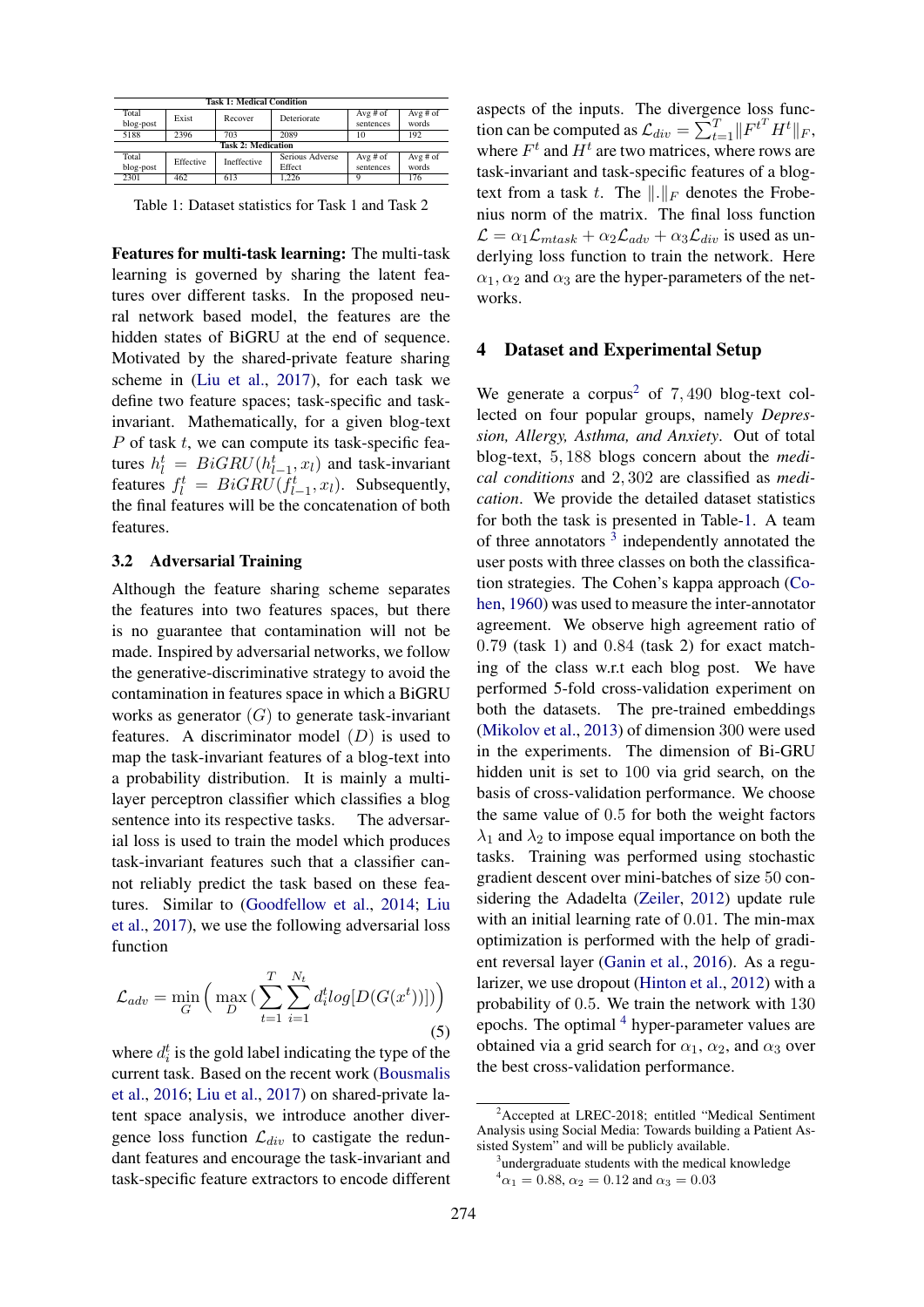| <b>Models</b>              | <b>Task 1: Medical Condition</b> |        |         | <b>Task 2: Medication</b> |        |         |
|----------------------------|----------------------------------|--------|---------|---------------------------|--------|---------|
|                            | Precision                        | Recall | F-Score | Precision                 | Recall | F-Score |
| <b>Baseline 1: MT-LSTM</b> | 63.40                            | 61.38  | 62.37   | 88.23                     | 77 38  | 82.45   |
| <b>Baseline 2: ST-LSTM</b> | 63.19                            | 62.47  | 62.83   | 85.94                     | 77.46  | 81.48   |
| <b>Proposed Approach</b>   | 66.82                            | 63.61  | 65.18   | 85.83                     | 81.79  | 83.76   |

Table 2: Performance comparisons of our proposed approach with baselines.

#### 4.1 Performance Evaluation

In order to show the effectiveness of our proposed method, we chose the neural network models popular in single task and multitask setting for our specified problem of text classification.

Baseline 1: Single Task-LSTM

Baseline 2: Multi Task-LSTM (Liu et al., 2016).

Table-2 reports the results of our proposed approach with baselines system. From the results, we observe that the performance on both the tasks significantly increase with the introduction of adversarial learning in multi-task framework. More specifically, compared to baseline 1, we observe the performance improvement of 2.81 and 1.31 Fscore points on Task 1 & 2, respectively. In multitask framework (Baseline 2), our system achieves the improvements of 2.35 and 2.28 F-score points on Task 1 & 2, respectively. We also analyze that mere introduction of multi-task framework sometimes may cause a drop in performance. This is because of the shared feature-space which includes both private and shared features leading to redundancy. Statistical significance test shows that the improvements over both the baselines are statistically significant as  $(p\n-value < 0.05)$ .

## 4.2 Analysis

Our analysis on medical blog-text discovers that unlike traditional SA study on social media text, SA on medical text owes several unique challenges which have formed the major causes of the errors:

(1) Usually, the user present the health related information in a more elusive way which requires deeper analysis of metaphor and sarcasm. For example:

## *" Lol I'm just a big ball of anxiety fun."*, *" My head is like air."*

(2) MS is often presented implicitly which need to be inferred, for instance, from the medical concepts used in documents. Implicit MS (Exist) present in the blog are for example:

*"It almost feels like im half awake and half asleep."*

(3) The usage of abbreviated and short words have become ubiquitous in medical blog text. For e.g.,*"Cit" for the "Citopram"*.

(4) The context scope of a sentiment changes extensively from a single phrase to multiple sentences. Moreover, adversative transitive words were widely used to link these phrases or sentences. The medical sentiment was bounded and implied by these inter and intra- sentence discourse relations. For example:

"The thoughts are of anything which is quite good. I have an anxiety disorder but I can't cope with it..."

# 5 Conclusion and Future Work

In this paper, we have introduced different aspects of sentiments in the context of medicine such as 'medication' and 'medical condition' instead of conventional polarity to judge user's health status. For this, we have utilized highly representative medical blog text to validate our study. We have proposed a robust sentiment-sensitive multitask framework, settling on adversarial learning to capture the medical sentiment in the user's blogpost. We were able to obtain significant performance improvements over the state-of-the-art baseline system in all the cases. In future, we plan to address the implicit and sarcastic medical sentiments that account to the majority of the errors.

### Acknowledgement

Asif Ekbal acknowledges Young Faculty Research Fellowship (YFRF), supported by Visvesvaraya PhD scheme for Electronics and IT, Ministry of Electronics and Information Technology (MeitY), Government of India, being implemented by Digital India Corporation (formerly Media Lab Asia). Amit Sheth acknowledged partial support from NMH award R01MH105384 "Modeling Social Behavior for Healthcare Utilization in Depression. All findings and opinions are of authors and not sponsors.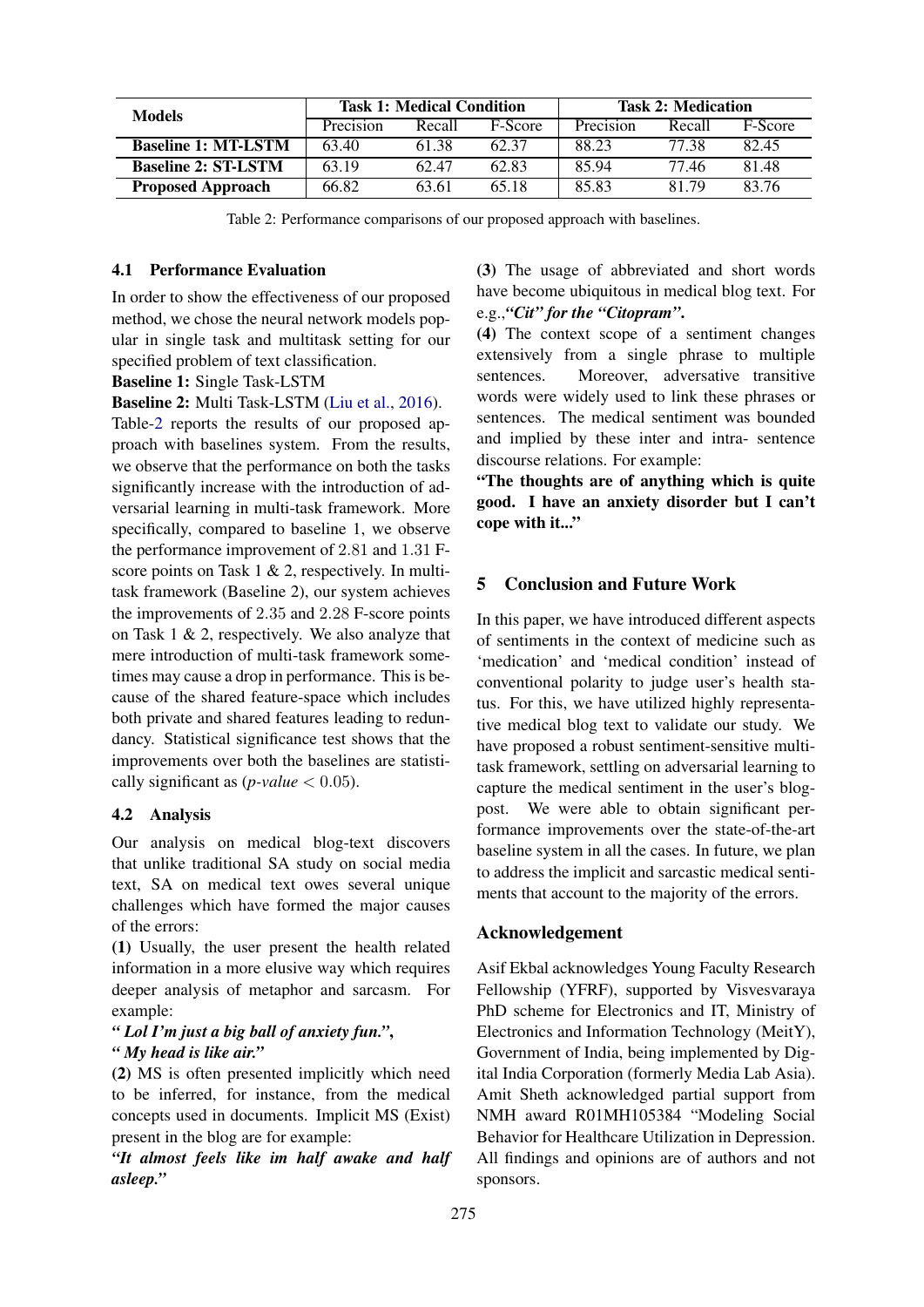#### References

- Tanveer Ali, Marina Sokolova, David Schramm, and Diana Inkpen. 2013. Opinion learning from medical forums. In *Proceedings of the International Conference Recent Advances in Natural Language Processing RANLP 2013*. pages 18–24.
- Victoria Bobicev, Marina Sokolova, Yasser Jafer, and David Schramm. 2012. Learning sentiments from tweets with personal health information. In *Canadian Conference on Artificial Intelligence*. Springer, pages 37–48.
- Victoria Bobicev, Marina Sokolova, and Michael Oakes. 2014. Recognition of sentiment sequences in online discussions. In *Proceedings of the Second Workshop on Natural Language Processing for Social Media (SocialNLP)*. pages 44–49.
- Konstantinos Bousmalis, George Trigeorgis, Nathan Silberman, Dilip Krishnan, and Dumitru Erhan. 2016. Domain separation networks. In *Advances in Neural Information Processing Systems*. pages 343– 351.
- Junyoung Chung, Caglar Gulcehre, KyungHyun Cho, and Yoshua Bengio. 2014. Empirical evaluation of gated recurrent neural networks on sequence modeling. *arXiv preprint arXiv:1412.3555* .
- Jacob Cohen. 1960. A coefficient of agreement for nominal scales. *Educational and psychological measurement* 20(1):37–46.
- Kerstin Denecke and Yihan Deng. 2015. Sentiment analysis in medical settings: New opportunities and challenges. *Artificial intelligence in medicine* 64(1):17–27.
- Yaroslav Ganin, Evgeniya Ustinova, Hana Ajakan, Pascal Germain, Hugo Larochelle, François Laviolette, Mario Marchand, and Victor Lempitsky. 2016. Domain-adversarial training of neural networks. *Journal of Machine Learning Research* 17(59):1–35.
- ZongYuan Ge, Sergey Demyanov, Zetao Chen, and Rahil Garnavi. 2017. Generative openmax for multi-class open set classification. *arXiv preprint arXiv:1707.07418* .
- Ian Goodfellow, Jean Pouget-Abadie, Mehdi Mirza, Bing Xu, David Warde-Farley, Sherjil Ozair, Aaron Courville, and Yoshua Bengio. 2014. Generative adversarial nets. In *Advances in neural information processing systems*. pages 2672–2680.
- Geoffrey E Hinton, Nitish Srivastava, Alex Krizhevsky, Ilya Sutskever, and Ruslan R Salakhutdinov. 2012. Improving neural networks by preventing coadaptation of feature detectors. *arXiv preprint arXiv:1207.0580* .
- Sepp Hochreiter and Jürgen Schmidhuber. 1997. Long short-term memory. *Neural computation* 9(8):1735–1780.
- Kristy Hollingshead, Molly E. Ireland, and Kate Loveys, editors. 2017. *Proceedings of the Fourth Workshop on Computational Linguistics and Clinical Psychology — From Linguistic Signal to Clinical Reality*. Association for Computational Linguistics, Vancouver, BC. http://www.aclweb.org/ anthology/W17-31.
- Pengfei Liu, Xipeng Qiu, and Xuanjing Huang. 2016. Recurrent neural network for text classification with multi-task learning. *arXiv preprint arXiv:1605.05101* .
- Pengfei Liu, Xipeng Qiu, and Xuanjing Huang. 2017. Adversarial multi-task learning for text classification. In *Proceedings of the 55th Annual Meeting of the Association for Computational Linguistics (Volume 1: Long Papers)*. Association for Computational Linguistics, Vancouver, Canada, pages 1–10. http://aclweb.org/anthology/ P17-1001.
- David E Losada, Fabio Crestani, and Javier Parapar. 2017. Clef 2017 erisk overview: Early risk prediction on the internet: Experimental foundations .
- Minh-Thang Luong, Quoc V Le, Ilya Sutskever, Oriol Vinyals, and Lukasz Kaiser. 2015. Multi-task sequence to sequence learning. *arXiv preprint arXiv:1511.06114* .
- Tomas Mikolov, Kai Chen, Greg Corrado, and Jeffrey Dean. 2013. Efficient estimation of word representations in vector space. *arXiv preprint arXiv:1301.3781* .
- David N Milne, Glen Pink, Ben Hachey, and Rafael A Calvo. 2016. Clpsych 2016 shared task: Triaging content in online peer-support forums. In *Proceedings of the Third Workshop on Computational Lingusitics and Clinical Psychology*. pages 118–127.
- Ishan Misra, Abhinav Shrivastava, Abhinav Gupta, and Martial Hebert. 2016. Cross-stitch networks for multi-task learning. In *Proceedings of the IEEE Conference on Computer Vision and Pattern Recognition*. pages 3994–4003.
- Takeru Miyato, Andrew M Dai, and Ian Goodfellow. 2016. Adversarial training methods for semi-supervised text classification. *arXiv preprint arXiv:1605.07725* .
- John P Pestian, Pawel Matykiewicz, Michelle Linn-Gust, Brett South, Ozlem Uzuner, Jan Wiebe, K Bretonnel Cohen, John Hurdle, and Christopher Brew. 2012. Sentiment analysis of suicide notes: A shared task. *Biomedical informatics insights* 5:BII–S9042.
- Benjamin Shickel, Martin Heesacker, Sherry Benton, Ashkan Ebadi, Paul Nickerson, and Parisa Rashidi. 2016. Self-reflective sentiment analysis. In *Proceedings of the Third Workshop on Computational Lingusitics and Clinical Psychology*. pages 23–32.